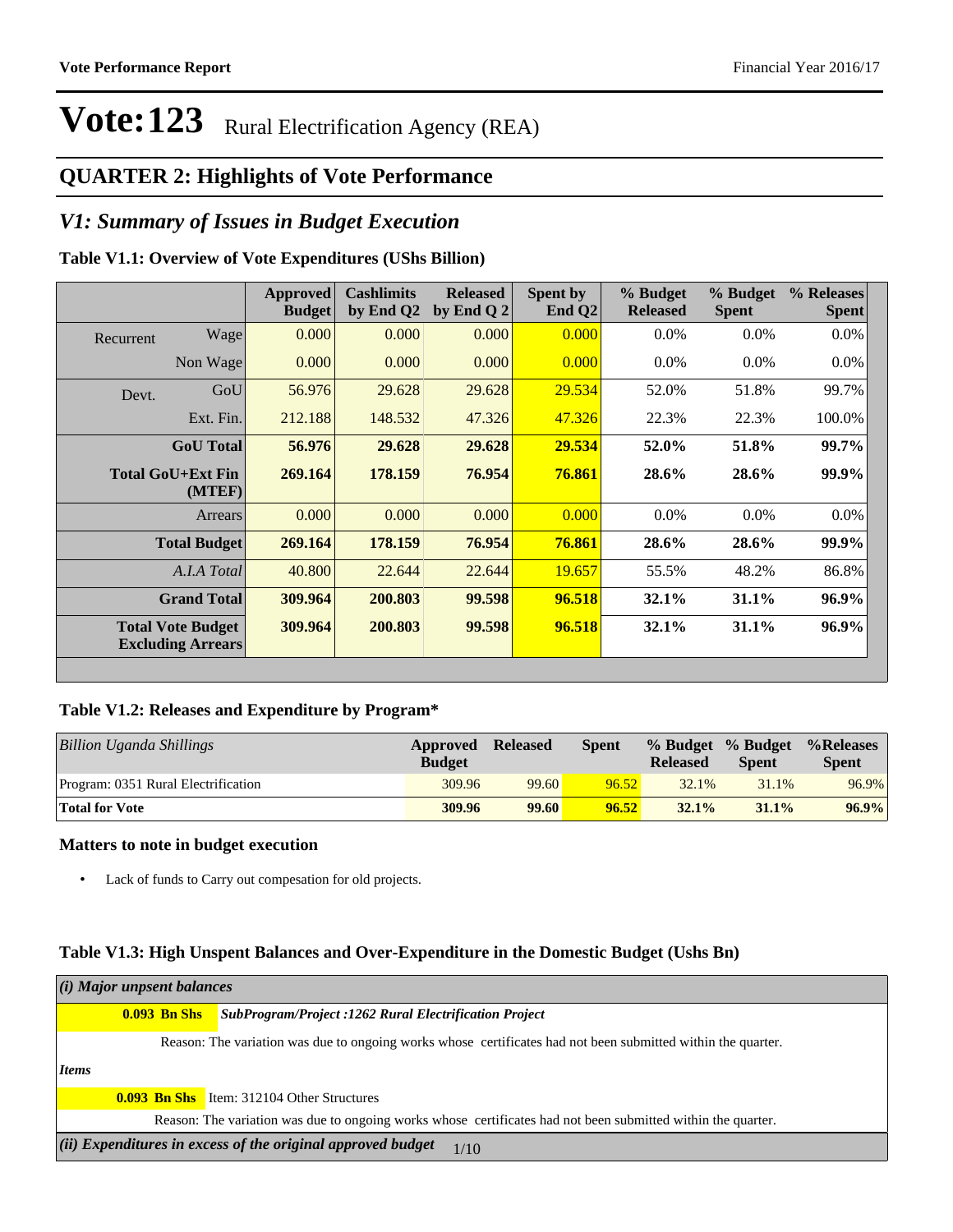### **QUARTER 2: Highlights of Vote Performance**

### *V2: Performance Highlights*

#### **Table V2.1: Key Vote Output Indicators and Expenditures\***

| <i>Vote, Vote Function</i><br><b>Key Output</b>                                      | <b>Approved Budget and</b><br><b>Planned outputs</b>                                                                                                | <b>Cumulative Expenditure</b><br>and Performance                                                                             |  | <b>Status and Reasons for</b><br>any Variation from Plans |       |
|--------------------------------------------------------------------------------------|-----------------------------------------------------------------------------------------------------------------------------------------------------|------------------------------------------------------------------------------------------------------------------------------|--|-----------------------------------------------------------|-------|
| Programme: 0351 Rural Electrification                                                |                                                                                                                                                     |                                                                                                                              |  |                                                           |       |
| Output: 035180 Construction of Rural Electrification Schemes (On-grid)               |                                                                                                                                                     |                                                                                                                              |  |                                                           |       |
| Description of Performance:                                                          | Number of line Kms of Low<br>voltage (240V) constructed.<br>Number of line Kms of Medium<br>Voltage (33Kv or 11Kv)<br>constructed<br>Number of sola | 391.63Kms of Low voltage (240V) Normal progress<br>constructed. 474.33Kms of<br>Medium Voltage (33Kv or 11Kv)<br>constructed |  |                                                           |       |
| Performance Indicators:                                                              |                                                                                                                                                     |                                                                                                                              |  |                                                           |       |
| Number of line Kms of Low Voltage 450<br>(240v) constructed                          |                                                                                                                                                     | 391.63                                                                                                                       |  |                                                           |       |
| Number of line Kms of Medium 550<br>Voltage $(33Kv \text{ or } 11Kv)$<br>constructed |                                                                                                                                                     | 474.33                                                                                                                       |  |                                                           |       |
| Output Cost: UShs Bn:                                                                |                                                                                                                                                     | 269.164 UShs Bn:                                                                                                             |  | <b>29.534</b> % Budget Spent:                             | 11.0% |
| <b>Program Cost:</b>                                                                 | UShs Bn:                                                                                                                                            | 269.164 UShs Bn:                                                                                                             |  | <b>29.534</b> % Budget Spent:                             | 11.0% |
| <b>Total Cost for Vote:</b>                                                          | UShs Bn:                                                                                                                                            | 269.164 UShs Bn:                                                                                                             |  | <b>29.534</b> % Budget Spent:                             | 11.0% |

#### **Performance highlights for the Quarter**

Lack of fund s for top up of projects costs, Payment of VAT and compesation for new projects.

### *V3: Details of Releases and Expenditure*

#### **Table V3.1: GoU Releases and Expenditure by Output\***

| Billion Uganda Shillings                                           | Approved<br><b>Budget</b> | <b>Released</b> | <b>Spent</b> | $%$ GoU<br><b>Budget</b><br><b>Released</b> | $%$ GoU<br><b>Budget</b><br><b>Spent</b> | $%$ GoU<br><b>Releases</b><br><b>Spent</b> |
|--------------------------------------------------------------------|---------------------------|-----------------|--------------|---------------------------------------------|------------------------------------------|--------------------------------------------|
| <b>Program 0351 Rural Electrification</b>                          | 56.98                     | 29.63           | 29.53        | $52.0\%$                                    | 51.8%                                    | 99.7%                                      |
| <b>Class: Capital Purchases</b>                                    | 56.98                     | 29.63           | 29.53        | $52.0\%$                                    | 51.8%                                    | 99.7%                                      |
| 035180 Construction of Rural Electrification Schemes (On-<br>grid) | 56.98                     | 29.63           | 29.53        | 52.0%                                       | 51.8%                                    | 99.7%                                      |
| <b>Total for Vote</b>                                              | 56.98                     | 29.63           | 29.53        | $52.0\%$                                    | 51.8%                                    | 99.7%                                      |

#### **Table V3.2: 2016/17 GoU Expenditure by Item**

| Billion Uganda Shillings | Approved<br><b>Budget</b> | <b>Released</b> | <b>Spent</b> | $%$ GoU<br><b>Budget</b><br><b>Released</b> | $%$ GoU<br><b>Budget</b><br><b>Spent</b> | $%$ GoU<br><b>Releases</b><br><b>Spent</b> |
|--------------------------|---------------------------|-----------------|--------------|---------------------------------------------|------------------------------------------|--------------------------------------------|
| Class: Capital Purchases | 56.98                     | 29.63           | 29.53        | 52.0%                                       | 51.8%                                    | 99.7%                                      |
| 312104 Other Structures  | 56.98                     | 29.63           | 29.53        | 52.0%                                       | 51.8%                                    | 99.7%                                      |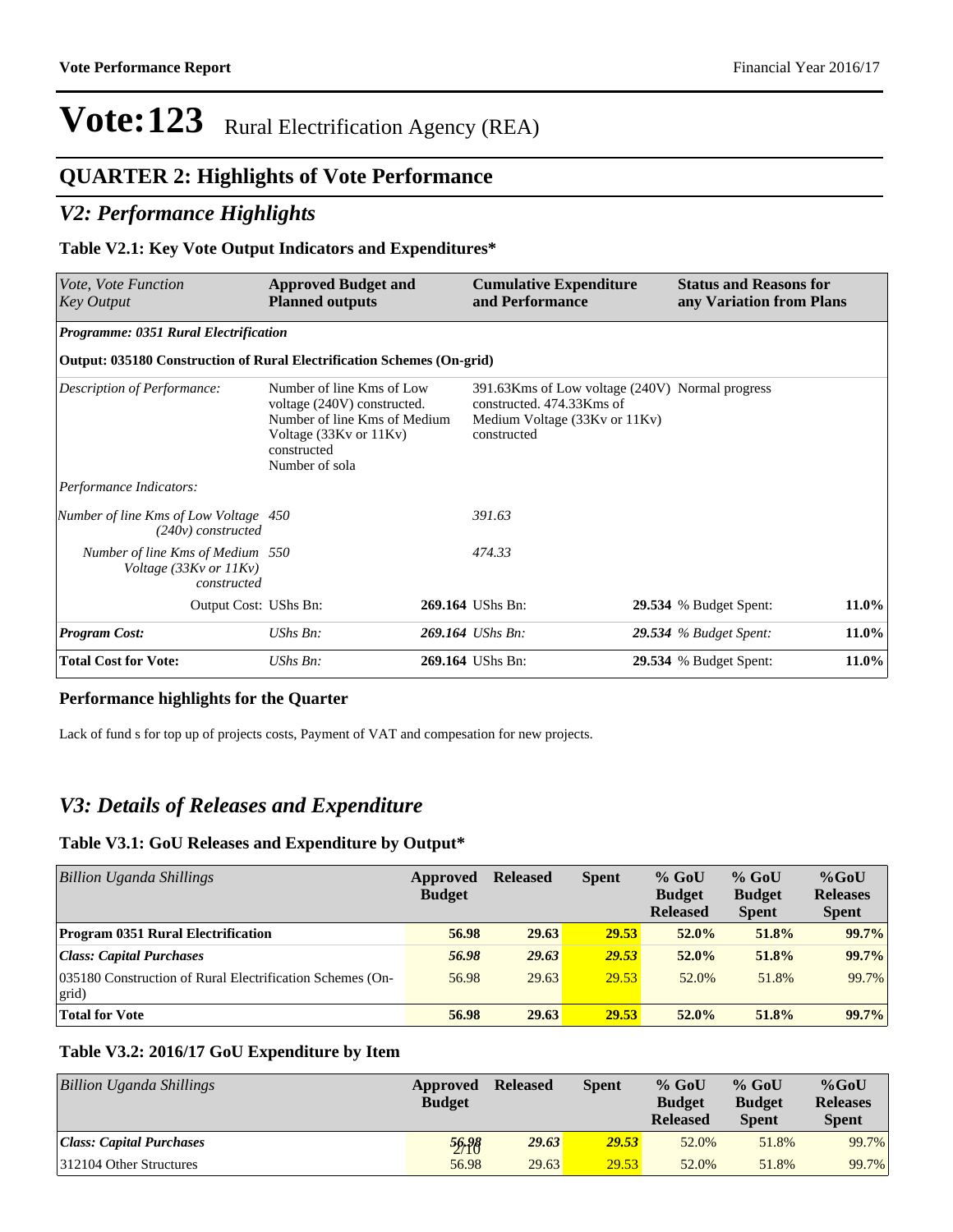## **QUARTER 2: Highlights of Vote Performance**

| i ran i<br>$ -$<br>Total for<br>v ote<br>. | 56.98 | 29.63<br>. | --<br>$-29.5$ | 52.0%<br>- - - | 51.8%<br>- - - - | 70/<br>$\alpha$ |
|--------------------------------------------|-------|------------|---------------|----------------|------------------|-----------------|

### **Table V3.3: GoU Releases and Expenditure by Project and Programme\***

| <b>Billion Uganda Shillings</b>                                          | Approved<br><b>Budget</b> | <b>Released</b> | <b>Spent</b> | $%$ GoU<br><b>Budget</b><br><b>Released</b> | $%$ GoU<br><b>Budget</b><br><b>Spent</b> | $%$ GoU<br><b>Releases</b><br><b>Spent</b> |
|--------------------------------------------------------------------------|---------------------------|-----------------|--------------|---------------------------------------------|------------------------------------------|--------------------------------------------|
| 1262 Rural Electrification Project                                       | 53.65                     | 28.07           | 27.98        | 52.3%                                       | 52.2%                                    | 99.7%                                      |
| 1354 Grid Rural Electrification Project IDB I - Rural<br>Electrification | 3.33                      | 1.56            | 1.56         | 46.7%                                       | 46.7%                                    | 100.0%                                     |
| <b>Total for Vote</b>                                                    | 56.98                     | 29.63           | 29.53        | 52.0%                                       | 51.8%                                    | 99.7%                                      |

### **Table V3.4: External Financing Releases and Expenditure by Sub Programme**

| <b>Billion Uganda Shillings</b>                                          | Approved<br><b>Budget</b> | <b>Released</b> | <b>Spent</b> | % Budget<br><b>Released</b> | % Budget<br><b>Spent</b> | %Releases<br><b>Spent</b> |
|--------------------------------------------------------------------------|---------------------------|-----------------|--------------|-----------------------------|--------------------------|---------------------------|
| Program: 0351 Rural Electrification                                      | 212.19                    | 47.33           | 47.33        | 22.3%                       | 22.3%                    | $100.0\%$                 |
| Development Projects.                                                    |                           |                 |              |                             |                          |                           |
| 1262 Rural Electrification Project                                       | 199.06                    | 47.33           | 47.33        | 23.8%                       | 23.8%                    | 100.0%                    |
| 1354 Grid Rural Electrification Project IDB I - Rural<br>Electrification | 13.13                     | 0.00            | 0.00         | $0.0\%$                     | $0.0\%$                  | $0.0\%$                   |
| <b>Grand Total:</b>                                                      | 212.19                    | 47.33           | 47.33        | 22.3%                       | 22.3%                    | $100.0\%$                 |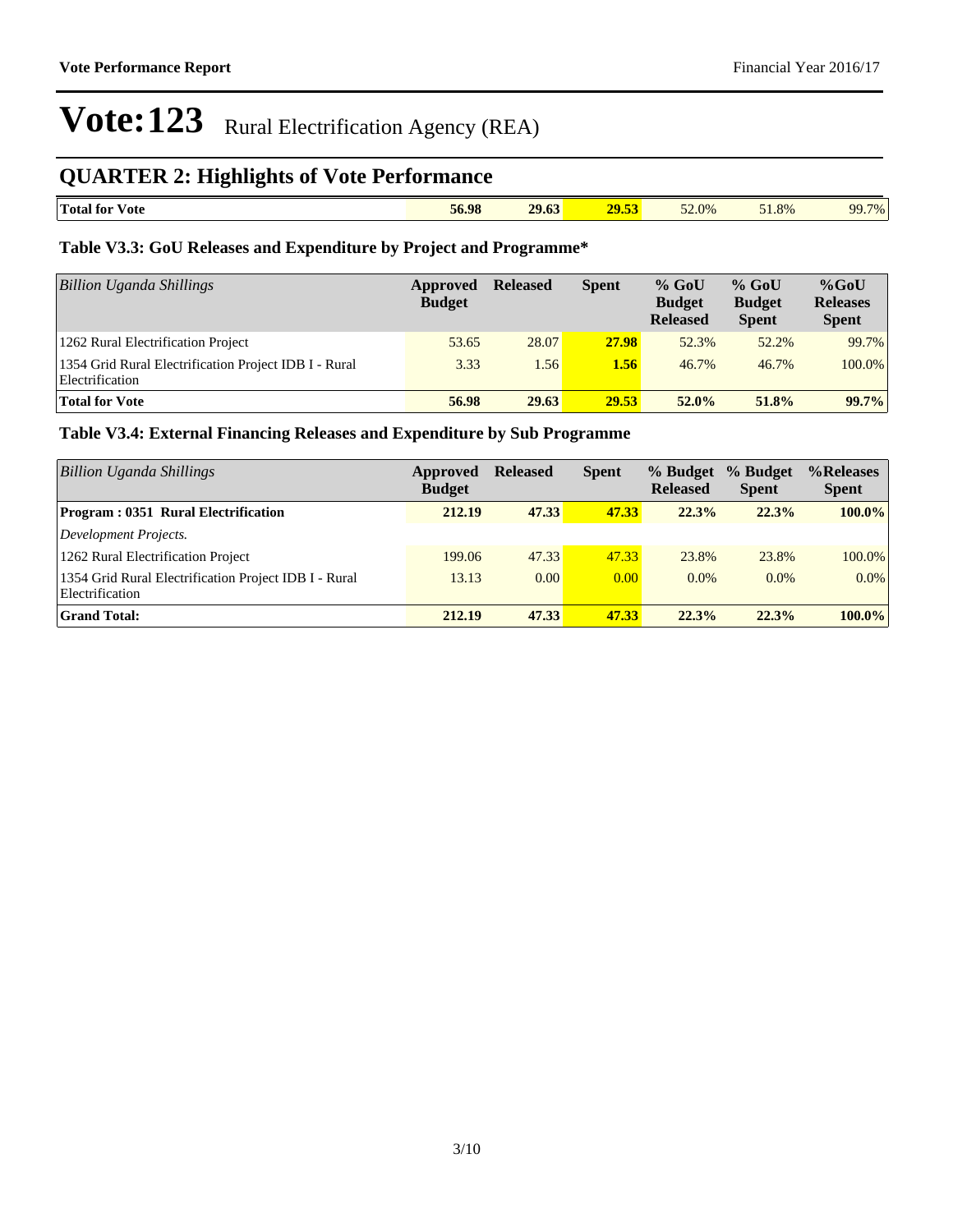## **QUARTER 2: Cumulative Outputs and Expenditure by End of Quarter**

| <b>Annual Planned Outputs</b>                                                                                                                                                                                                                                                                                          | <b>Cumulative Outputs Achieved by</b><br><b>End of Quarter</b>                                                                                                                                                                                                                                                                                                                                                                                                                                                                                                                                                                                                                                                                                                                                                                                                                                                                                                                                                                                                                                                                                                                                                                                                                              | <b>Cumulative Expenditures made by</b><br>the End of the Quarter to<br><b>Deliver Cumulative Outputs</b> | <b>UShs</b><br><b>Thousand</b> |
|------------------------------------------------------------------------------------------------------------------------------------------------------------------------------------------------------------------------------------------------------------------------------------------------------------------------|---------------------------------------------------------------------------------------------------------------------------------------------------------------------------------------------------------------------------------------------------------------------------------------------------------------------------------------------------------------------------------------------------------------------------------------------------------------------------------------------------------------------------------------------------------------------------------------------------------------------------------------------------------------------------------------------------------------------------------------------------------------------------------------------------------------------------------------------------------------------------------------------------------------------------------------------------------------------------------------------------------------------------------------------------------------------------------------------------------------------------------------------------------------------------------------------------------------------------------------------------------------------------------------------|----------------------------------------------------------------------------------------------------------|--------------------------------|
| <b>Program: 51 Rural Electrification</b>                                                                                                                                                                                                                                                                               |                                                                                                                                                                                                                                                                                                                                                                                                                                                                                                                                                                                                                                                                                                                                                                                                                                                                                                                                                                                                                                                                                                                                                                                                                                                                                             |                                                                                                          |                                |
| <b>Development Projects</b>                                                                                                                                                                                                                                                                                            |                                                                                                                                                                                                                                                                                                                                                                                                                                                                                                                                                                                                                                                                                                                                                                                                                                                                                                                                                                                                                                                                                                                                                                                                                                                                                             |                                                                                                          |                                |
| Project: 1262 Rural Electrification Project                                                                                                                                                                                                                                                                            |                                                                                                                                                                                                                                                                                                                                                                                                                                                                                                                                                                                                                                                                                                                                                                                                                                                                                                                                                                                                                                                                                                                                                                                                                                                                                             |                                                                                                          |                                |
| Capital Purchases                                                                                                                                                                                                                                                                                                      |                                                                                                                                                                                                                                                                                                                                                                                                                                                                                                                                                                                                                                                                                                                                                                                                                                                                                                                                                                                                                                                                                                                                                                                                                                                                                             |                                                                                                          |                                |
| <b>Output: 80 Construction of Rural Electrification Schemes (On-grid)</b>                                                                                                                                                                                                                                              |                                                                                                                                                                                                                                                                                                                                                                                                                                                                                                                                                                                                                                                                                                                                                                                                                                                                                                                                                                                                                                                                                                                                                                                                                                                                                             |                                                                                                          |                                |
| Germany (kfW)<br><b>Grid Densification</b><br>Contract signature<br><b>BADEA</b><br>Construction of 33 kv distribution lines<br>kayunga Buyende and kamuli districts<br>Contract signature<br><b>BADEA/SFD</b><br>Electricity power networks in various<br>regions<br>Monitoring Defects Liability Period<br>Lot $1$ : | <b>KfW</b> Grid Densification<br>- construction supervision Contract<br>signed<br>-Implementation Agreements between<br>REA and small Service Providers<br>awaiting Board Approval.<br>GoU Consolidated Fund 10 Lots-over<br>95% Complete<br>GoU 7 Lots. Under DLP<br>BADEA/ OPEC projects<br>-Consultant came on board<br>-Contract Signature for lots 2&4<br>BADEA/SFD Projects -Lot 2 works<br>completed. 6 Lots are under DLP<br>OPEC PROJECTS<br>Lot 1: Ntenjeru-Mpenja-99% complete<br>Lot 2: Aduku-Cawente-97% complete<br>IDBII RE Projects in mirama-Kabale &<br>Teso-Karamoja sub-region<br>-A consultant on board<br>-Received No Objection from the Bank to<br>the prequalification report<br>-Bid documents were issued Evaluated<br>and a report sent to the funder for no<br>objection<br>IDB III RE Projects in Northern, Central,<br>Eastern, Western.<br>-The Bank issued a No-objection to the<br>technical evaluation report for<br>Consultancy services<br>-Evaluation for pre-qualification<br>documents is complete and no-objection<br>was received from funder while Issuance<br>of bid document to pre-qualified bidders<br>also took place<br>AfDB Funded RE schemes.<br>- Negotiations took place for consultancy<br>services. Draft contract sent to solicitor | <b>Item</b><br>312104 Other Structures                                                                   | <b>Spent</b><br>85,013,069     |
|                                                                                                                                                                                                                                                                                                                        | general for clearance.<br>-Awaiting procurement of Consultant for<br>works<br>AFD Grid extensions in North West,                                                                                                                                                                                                                                                                                                                                                                                                                                                                                                                                                                                                                                                                                                                                                                                                                                                                                                                                                                                                                                                                                                                                                                            |                                                                                                          |                                |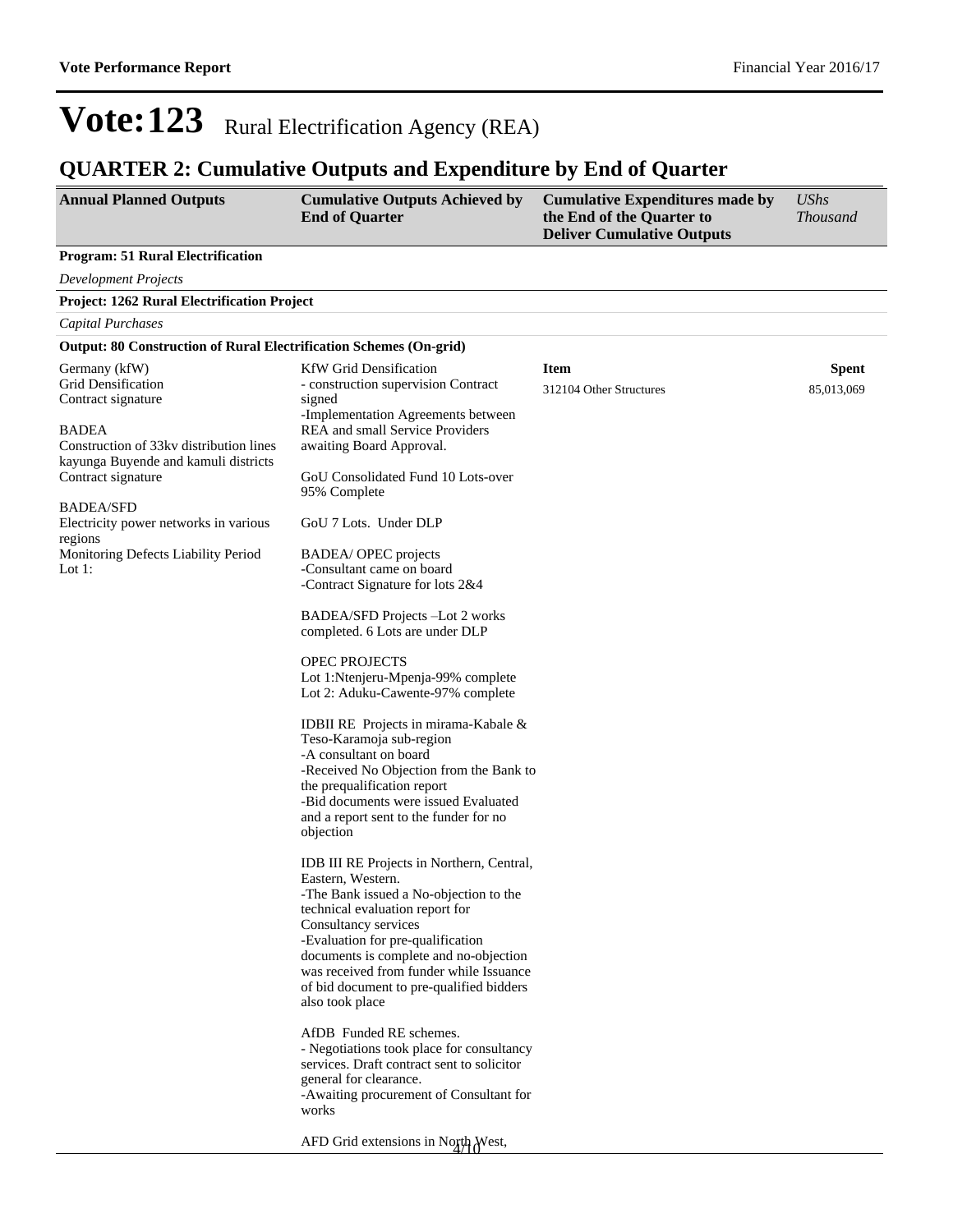### **QUARTER 2: Cumulative Outputs and Expenditure by End of Quarter**

Rwenzori, Western, Mid western, South and South Western Service territories Surveys and pegging for Lots 1&3-5 complete. Design reports and Survey drawings submitted to Consultant for approval.

#### ERTIII PROJECTS

Other 17 lines(13 Lots) 4 Fast truck projects-procurement for Consultant ongoing Other 17 lines (13 Lots)- procurement for Consultant ongoing

WORLD BANK ERT II Additional funding projects- Under DLP Three lines; Commissioned and under DLP

GOU schemes-Pole erection complete. Materials imported and are under tax clearance.

ABUDHABI projects -Evaluation report sent to the Bank, for no-objection

*Reasons for Variation in performance*

Normal progress

| <b>Total</b>                  | 85,013,069 |
|-------------------------------|------------|
| <b>GoU</b> Development        | 27,978,251 |
| <b>External Financing</b>     | 47,326,372 |
| AIA                           | 9,708,446  |
| <b>Total For SubProgramme</b> | 85,013,069 |
| <b>GoU</b> Development        | 27,978,251 |
|                               |            |
| <b>External Financing</b>     | 47,326,372 |
| AIA                           | 9,708,446  |

*Development Projects*

| Project: 1354 Grid Rural Electrification Project IDB I - Rural Electrification                         |                                                                                                                         |                         |              |
|--------------------------------------------------------------------------------------------------------|-------------------------------------------------------------------------------------------------------------------------|-------------------------|--------------|
| <b>Capital Purchases</b>                                                                               |                                                                                                                         |                         |              |
| <b>Output: 80 Construction of Rural Electrification Schemes (On-grid)</b>                              |                                                                                                                         |                         |              |
| <b>IDBI</b> Grid rural electrification projects in -Consultant is on board, currently                  |                                                                                                                         | <b>Item</b>             | <b>Spent</b> |
| Karamoja region<br>Contract signature                                                                  | offering procurement support.                                                                                           | 312104 Other Structures | 2,100,949    |
| Nakapiripiriti- Moroto- Moroto Cement<br>Factory                                                       | -No-objection to the draft contract for lot<br>4 was obtained from bank and it is under<br>review by Solicitor General. |                         |              |
| -Moroto-Kotido Spur Abim, Koputh-<br>Kaabong- kidepo National park with tee-<br>off Karenga-Naam Okora | -Awaiting Contract signature                                                                                            |                         |              |
| <b>Reasons for Variation in performance</b>                                                            |                                                                                                                         |                         |              |
| Normal Progress                                                                                        |                                                                                                                         |                         |              |
|                                                                                                        |                                                                                                                         |                         |              |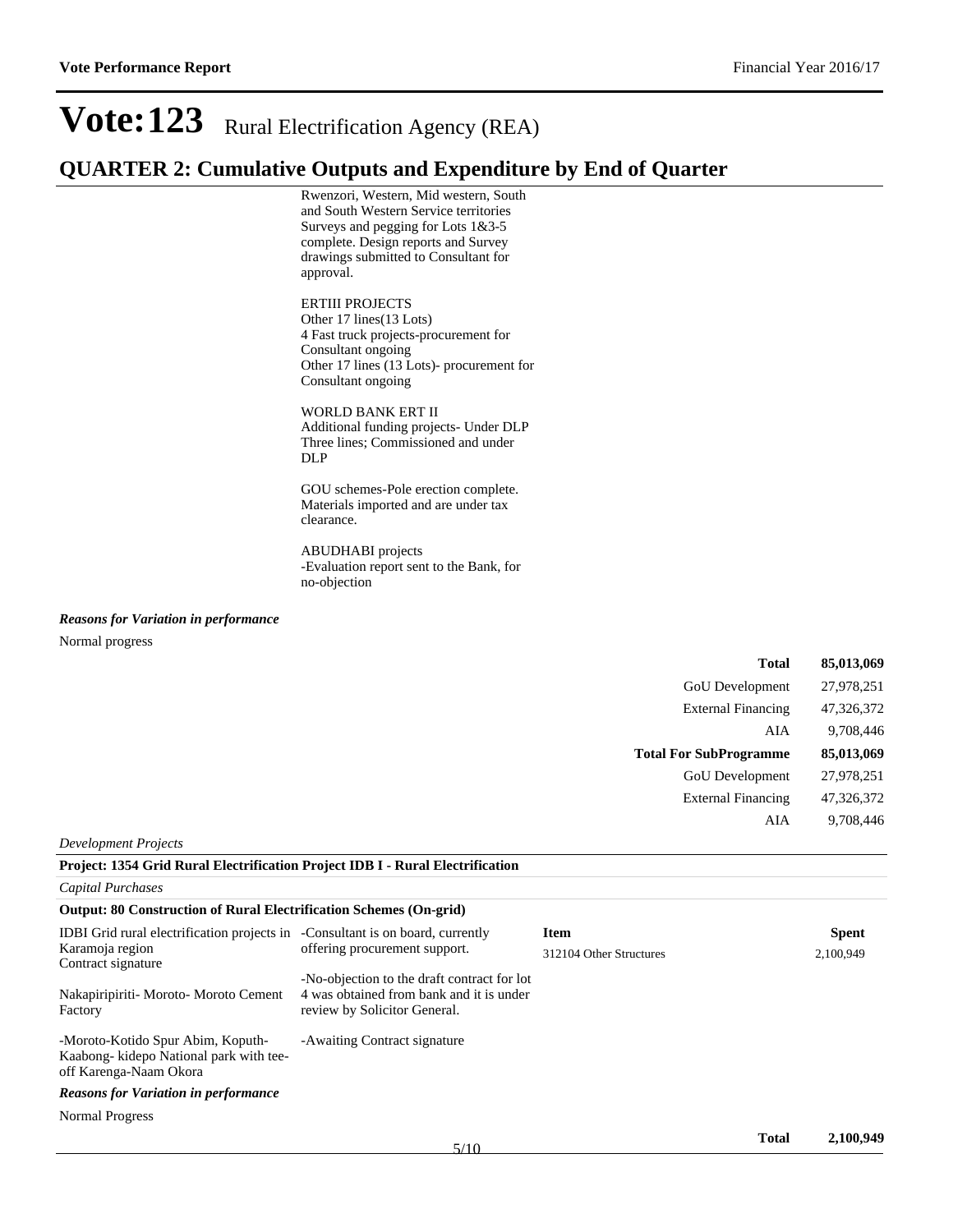## **QUARTER 2: Cumulative Outputs and Expenditure by End of Quarter**

| <b>Annual Planned Outputs</b> | <b>Cumulative Outputs Achieved by</b><br><b>End of Quarter</b> | <b>Cumulative Expenditures made by</b><br>the End of the Quarter to<br><b>Deliver Cumulative Outputs</b> | <b>UShs</b><br><b>Thousand</b> |
|-------------------------------|----------------------------------------------------------------|----------------------------------------------------------------------------------------------------------|--------------------------------|
|                               |                                                                | GoU Development                                                                                          | 1,556,000                      |
|                               |                                                                | <b>External Financing</b>                                                                                | $\overline{0}$                 |
|                               |                                                                | AIA                                                                                                      | 544,949                        |
|                               |                                                                | <b>Total For SubProgramme</b>                                                                            | 2,100,949                      |
|                               |                                                                | <b>GoU</b> Development                                                                                   | 1,556,000                      |
|                               |                                                                | <b>External Financing</b>                                                                                | $\overline{0}$                 |
|                               |                                                                | AIA                                                                                                      | 544,949                        |
|                               |                                                                | <b>GRAND TOTAL</b>                                                                                       | 96,517,560                     |
|                               |                                                                | Wage Recurrent                                                                                           | $\overline{0}$                 |
|                               |                                                                | Non Wage Recurrent                                                                                       | $\overline{0}$                 |
|                               |                                                                | <b>GoU</b> Development                                                                                   | 29,534,251                     |
|                               |                                                                | <b>External Financing</b>                                                                                | 47,326,372                     |
|                               |                                                                | AIA                                                                                                      | 19,656,937                     |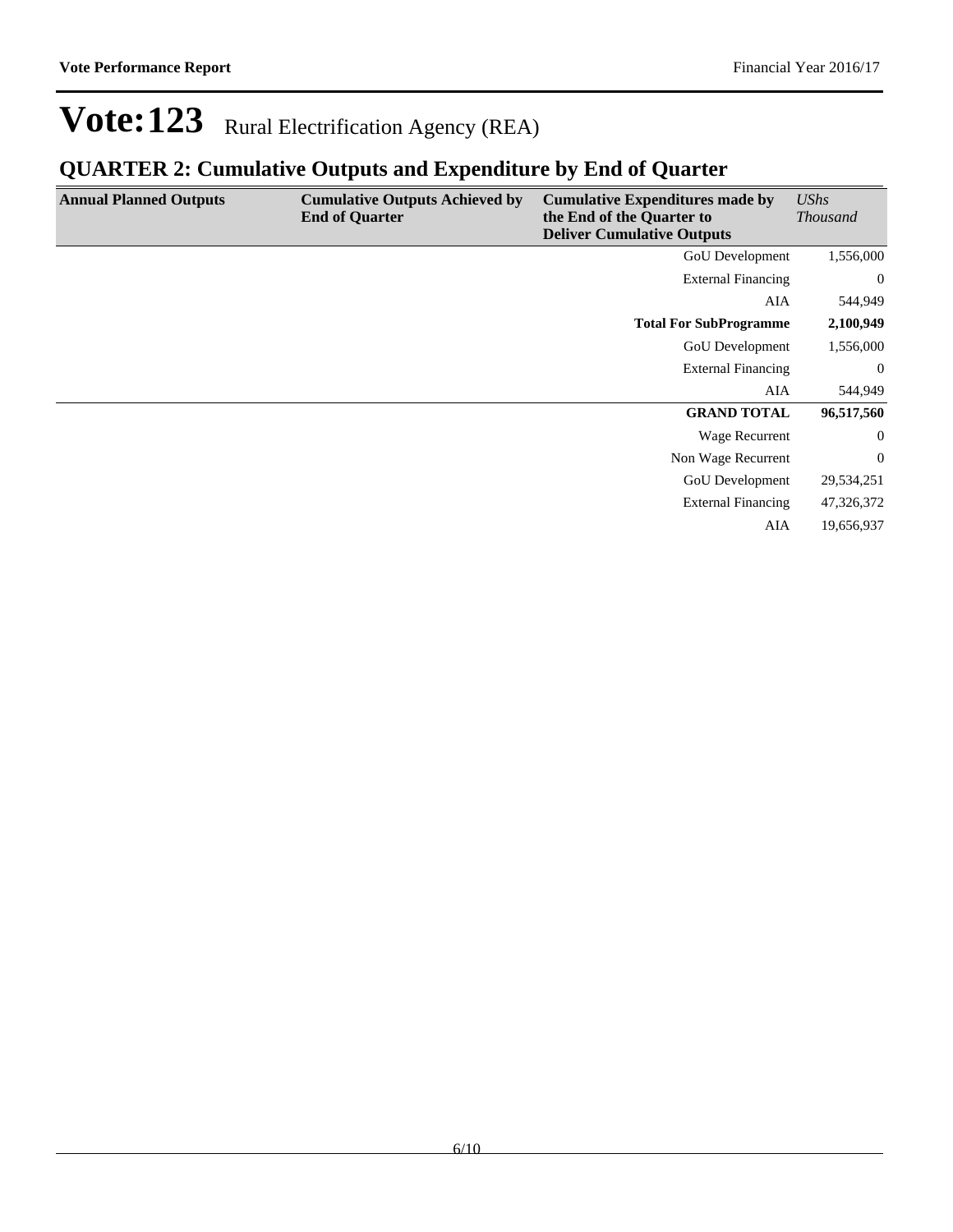## **QUARTER 2: Outputs and Expenditure in Quarter**

| <b>Outputs Planned in Quarter</b>                                                                                                                                                                                                                                                                                                                                                                                                                                                                                                               | <b>Actual Outputs Achieved in</b><br>Quarter                                                                                                                                                                                                                                                                                                                                        | <b>Expenditures incurred in the</b><br><b>Quarter to deliver outputs</b> | <b>UShs</b><br><b>Thousand</b> |
|-------------------------------------------------------------------------------------------------------------------------------------------------------------------------------------------------------------------------------------------------------------------------------------------------------------------------------------------------------------------------------------------------------------------------------------------------------------------------------------------------------------------------------------------------|-------------------------------------------------------------------------------------------------------------------------------------------------------------------------------------------------------------------------------------------------------------------------------------------------------------------------------------------------------------------------------------|--------------------------------------------------------------------------|--------------------------------|
| <b>Program: 51 Rural Electrification</b>                                                                                                                                                                                                                                                                                                                                                                                                                                                                                                        |                                                                                                                                                                                                                                                                                                                                                                                     |                                                                          |                                |
| <b>Development Projects</b>                                                                                                                                                                                                                                                                                                                                                                                                                                                                                                                     |                                                                                                                                                                                                                                                                                                                                                                                     |                                                                          |                                |
| <b>Project: 1262 Rural Electrification Project</b>                                                                                                                                                                                                                                                                                                                                                                                                                                                                                              |                                                                                                                                                                                                                                                                                                                                                                                     |                                                                          |                                |
| Capital Purchases                                                                                                                                                                                                                                                                                                                                                                                                                                                                                                                               |                                                                                                                                                                                                                                                                                                                                                                                     |                                                                          |                                |
| <b>Output: 80 Construction of Rural Electrification Schemes (On-grid)</b>                                                                                                                                                                                                                                                                                                                                                                                                                                                                       |                                                                                                                                                                                                                                                                                                                                                                                     |                                                                          |                                |
| Germany (kfW) Grid Densification-<br>Contract signature<br><b>BADEA</b><br>Construction of 33kv distribution lines<br>kayunga Buyende and kamuli districts-<br>Contract signature<br>BADEA/SFDElectricity power networks<br>in various regions(8 lots)-Monitoring<br>Defects Liability Period<br>OFID PROJECTS-Construction of 33kv<br>distribution lines Buikwe and Oyam-50%                                                                                                                                                                   | <b>KfW</b> Grid Densification<br>- construction supervision Contract signed<br>-Implementation Agreements between<br>REA and small Service Providers awaiting<br>Board Approval.<br>GoU Consolidated Fund 10 Lots-over<br>95% Complete<br>GoU 7 Lots. Under DLP                                                                                                                     | <b>Item</b><br>312104 Other Structures                                   | <b>Spent</b><br>85,013,069     |
| completion of works<br>IDB Igrid electrification project-contract<br>signature<br>IDBII(RE Projects in mirama-Kabale &<br>Teso-Karamoja sub-region-Design review<br>and update of drawings                                                                                                                                                                                                                                                                                                                                                      | BADEA/ OPEC projects<br>-Consultant came on board<br>-Contract Signature for lots 2&4<br>BADEA/SFD Projects -Lot 2 works<br>completed. 6 Lots are under DLP                                                                                                                                                                                                                         |                                                                          |                                |
| IDB III RE Projects in Northern, Central,<br>Eastern, Western-contract signature<br>AfDB Uganda Rural electricity<br>accessprojects-pole erctiont in progress<br>AFD Grid extensions in North West,<br>Rwenzori, Western, Mid western, South<br>and South Western Service territories-Pole -A consultant on board<br>erection in progression<br>WORL BANK ERT III (four fast track<br>lines)-Contract signature<br>WORLD BANK ERT III OTHER LINES<br>(13 Lots)-Dsign review and update of<br>drawings<br>Energy for Rural Transformation-ERT II | OPEC PROJECTS<br>Lot 1: Ntenjeru-Mpenja-99% complete<br>Lot 2: Aduku-Cawente-97% complete<br>IDBII RE Projects in mirama-Kabale &<br>Teso-Karamoja sub-region<br>-Received No Objection from the Bank to<br>the prequalification report<br>-Bid documents were issued Evaluated<br>and a report sent to the funder for no<br>objection<br>IDB III RE Projects in Northern, Central, |                                                                          |                                |
| additional funding-under DLP<br><b>GOUCommunity Cost Sharing</b><br>Schemes-50% completion of works<br><b>ABUDHABI</b> Electricity power networks<br>in Kalungu-Design review and update of<br>drawings.                                                                                                                                                                                                                                                                                                                                        | Eastern, Western.<br>-The Bank issued a No-objection to the<br>technical evaluation report for<br>Consultancy services<br>-Evaluation for pre-qualification<br>documents is complete and no-objection<br>was received from funder while Issuance<br>of bid document to pre-qualified bidders<br>also took place                                                                     |                                                                          |                                |
|                                                                                                                                                                                                                                                                                                                                                                                                                                                                                                                                                 | AfDB Funded RE schemes.<br>- Negotiations took place for consultancy<br>services. Draft contract sent to solicitor<br>general for clearance.<br>-Awaiting procurement of Consultant for<br>works<br>AFD Grid extensions in North West,                                                                                                                                              |                                                                          |                                |
|                                                                                                                                                                                                                                                                                                                                                                                                                                                                                                                                                 | Rwenzori, Western, Mid western, South<br>and South Western Service territories                                                                                                                                                                                                                                                                                                      |                                                                          |                                |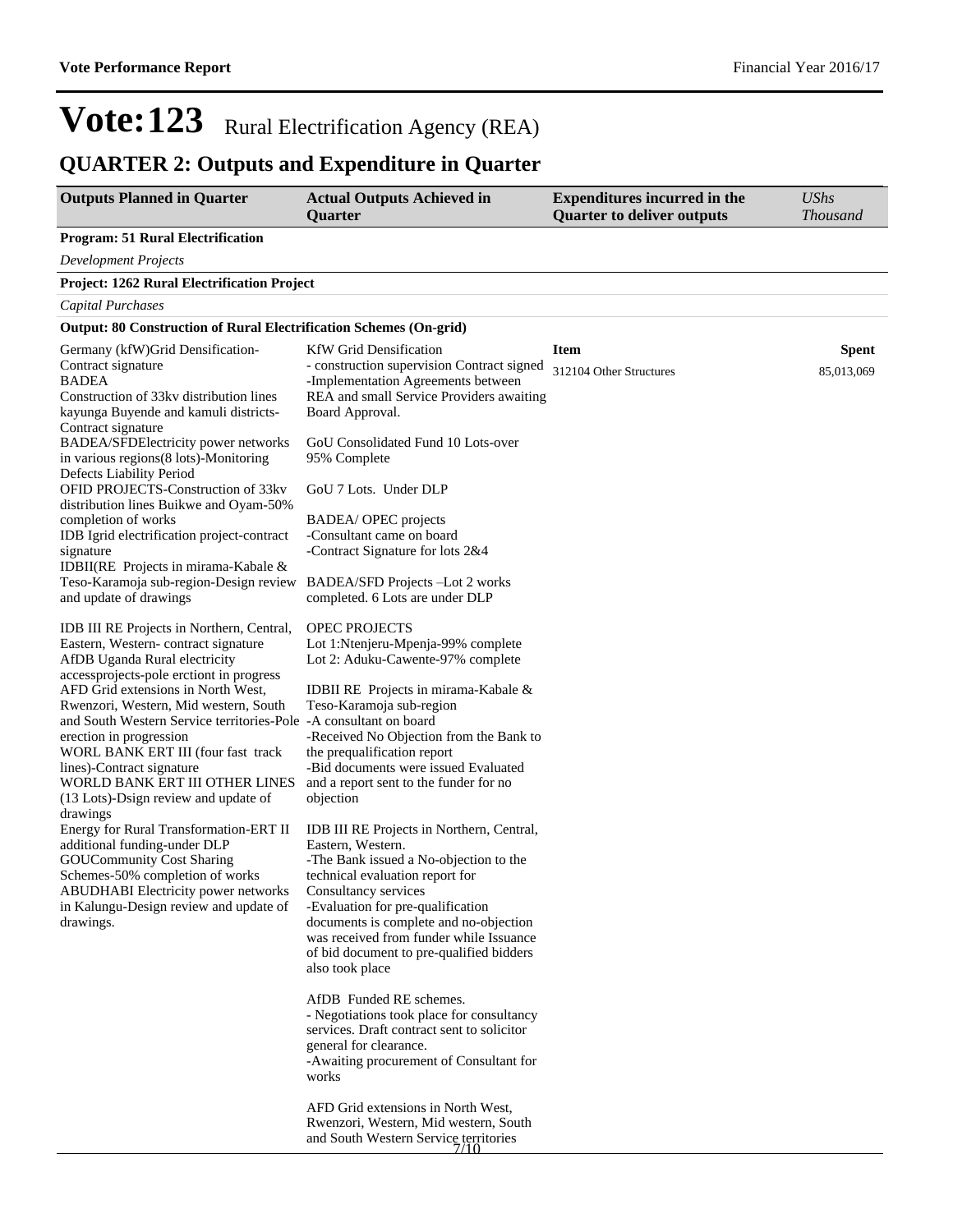### **QUARTER 2: Outputs and Expenditure in Quarter**

Surveys and pegging for Lots 1&3-5 complete. Design reports and Survey drawings submitted to Consultant for approval.

#### ERTIII PROJECTS

Other 17 lines(13 Lots) 4 Fast truck projects-procurement for Consultant ongoing Other 17 lines (13 Lots)- procurement for Consultant ongoing

WORLD BANK ERT II

Additional funding projects- Under DLP Three lines; Commissioned and under DLP

GOU schemes-Pole erection complete. Materials imported and are under tax clearance.

ABUDHABI projects -Evaluation report sent to the Bank, for no-objection

#### *Reasons for Variation in performance*

Normal progress

| <b>Total</b>                  | 85,013,069 |
|-------------------------------|------------|
| <b>GoU</b> Development        | 27,978,251 |
| <b>External Financing</b>     | 47,326,372 |
| AIA                           | 9,708,446  |
| <b>Total For SubProgramme</b> | 85,013,069 |
| <b>GoU</b> Development        | 27,978,251 |
| <b>External Financing</b>     | 47,326,372 |
| AIA                           | 9,708,446  |

#### *Development Projects*

| Project: 1354 Grid Rural Electrification Project IDB I - Rural Electrification                        |                                                                                                                         |                         |              |              |
|-------------------------------------------------------------------------------------------------------|-------------------------------------------------------------------------------------------------------------------------|-------------------------|--------------|--------------|
| <b>Capital Purchases</b>                                                                              |                                                                                                                         |                         |              |              |
| <b>Output: 80 Construction of Rural Electrification Schemes (On-grid)</b>                             |                                                                                                                         |                         |              |              |
| <b>IDBI</b> Grid rural electrification projects in                                                    | -Consultant is on board, currently offering Item                                                                        |                         |              | <b>Spent</b> |
| Karamoja region<br>Contract signature                                                                 | procurement support.                                                                                                    | 312104 Other Structures |              | 2,100,949    |
| Nakapiripiriti- Moroto- Moroto Cement<br>Factory                                                      | -No-objection to the draft contract for lot<br>4 was obtained from bank and it is under<br>review by Solicitor General. |                         |              |              |
| -Moroto-Kotido Spur Abim, Koputh-<br>Kaabong-kidepo National park with tee-<br>off Karenga-Naam Okora | -Awaiting Contract signature                                                                                            |                         |              |              |
| <b>Reasons for Variation in performance</b>                                                           |                                                                                                                         |                         |              |              |
| Normal Progress                                                                                       |                                                                                                                         |                         |              |              |
|                                                                                                       |                                                                                                                         |                         | <b>Total</b> | 2,100,949    |

| GoU Development | 1,556,000 |
|-----------------|-----------|
|                 |           |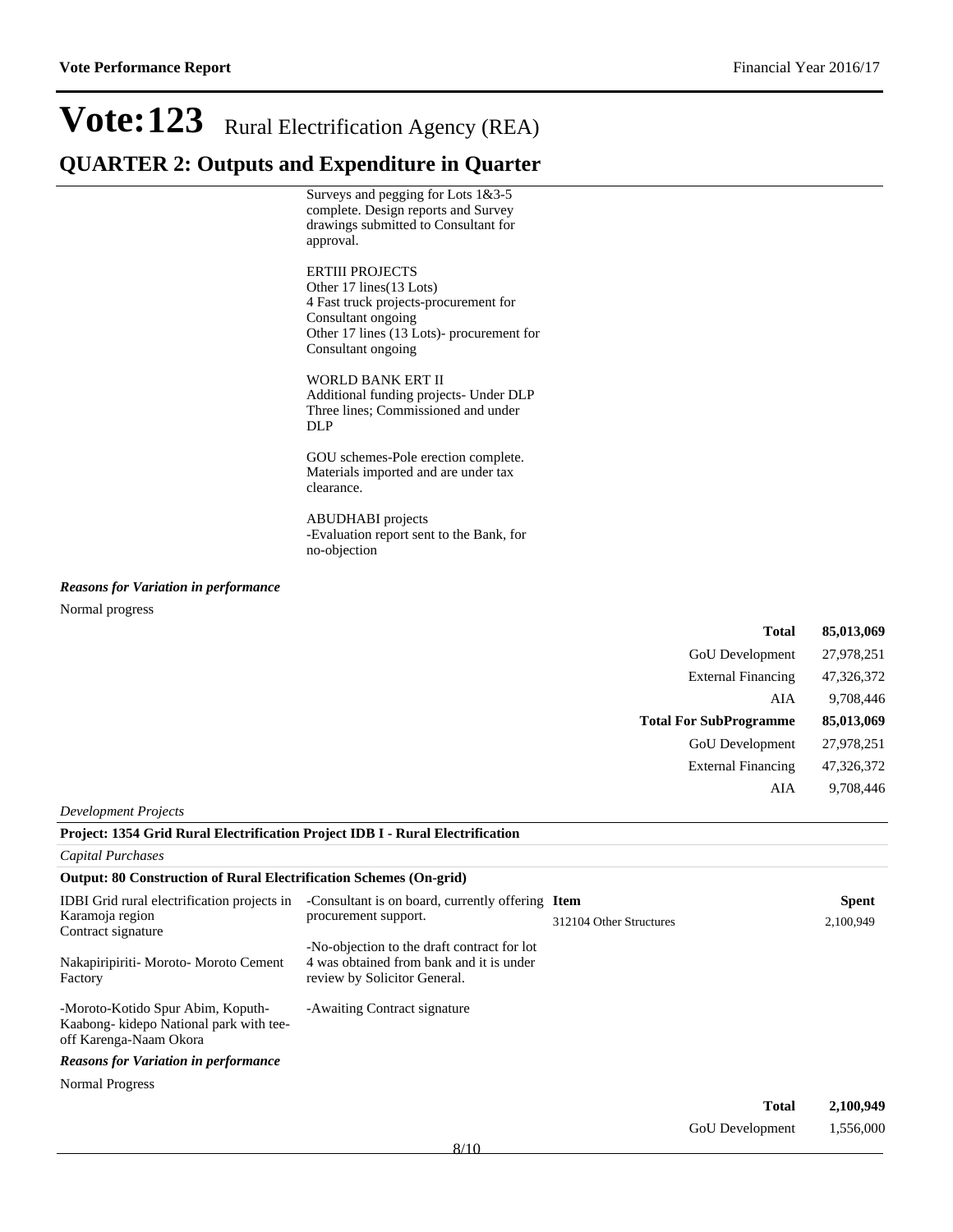## **QUARTER 2: Outputs and Expenditure in Quarter**

| <b>Outputs Planned in Quarter</b> | <b>Actual Outputs Achieved in</b> | <b>Expenditures incurred in the</b> | UShs            |
|-----------------------------------|-----------------------------------|-------------------------------------|-----------------|
|                                   | <b>Ouarter</b>                    | <b>Quarter to deliver outputs</b>   | <b>Thousand</b> |
|                                   |                                   | <b>External Financing</b>           | $\overline{0}$  |
|                                   |                                   | AIA                                 | 544,949         |
|                                   |                                   | <b>Total For SubProgramme</b>       | 2,100,949       |
|                                   |                                   | GoU Development                     | 1,556,000       |
|                                   |                                   | <b>External Financing</b>           | $\overline{0}$  |
|                                   |                                   | AIA                                 | 544,949         |
|                                   |                                   | <b>GRAND TOTAL</b>                  | 96,517,560      |
|                                   |                                   | Wage Recurrent                      | $\theta$        |
|                                   |                                   | Non Wage Recurrent                  | $\theta$        |
|                                   |                                   | <b>GoU</b> Development              | 29,534,251      |
|                                   |                                   | <b>External Financing</b>           | 47,326,372      |
|                                   |                                   | AIA                                 | 19,656,937      |